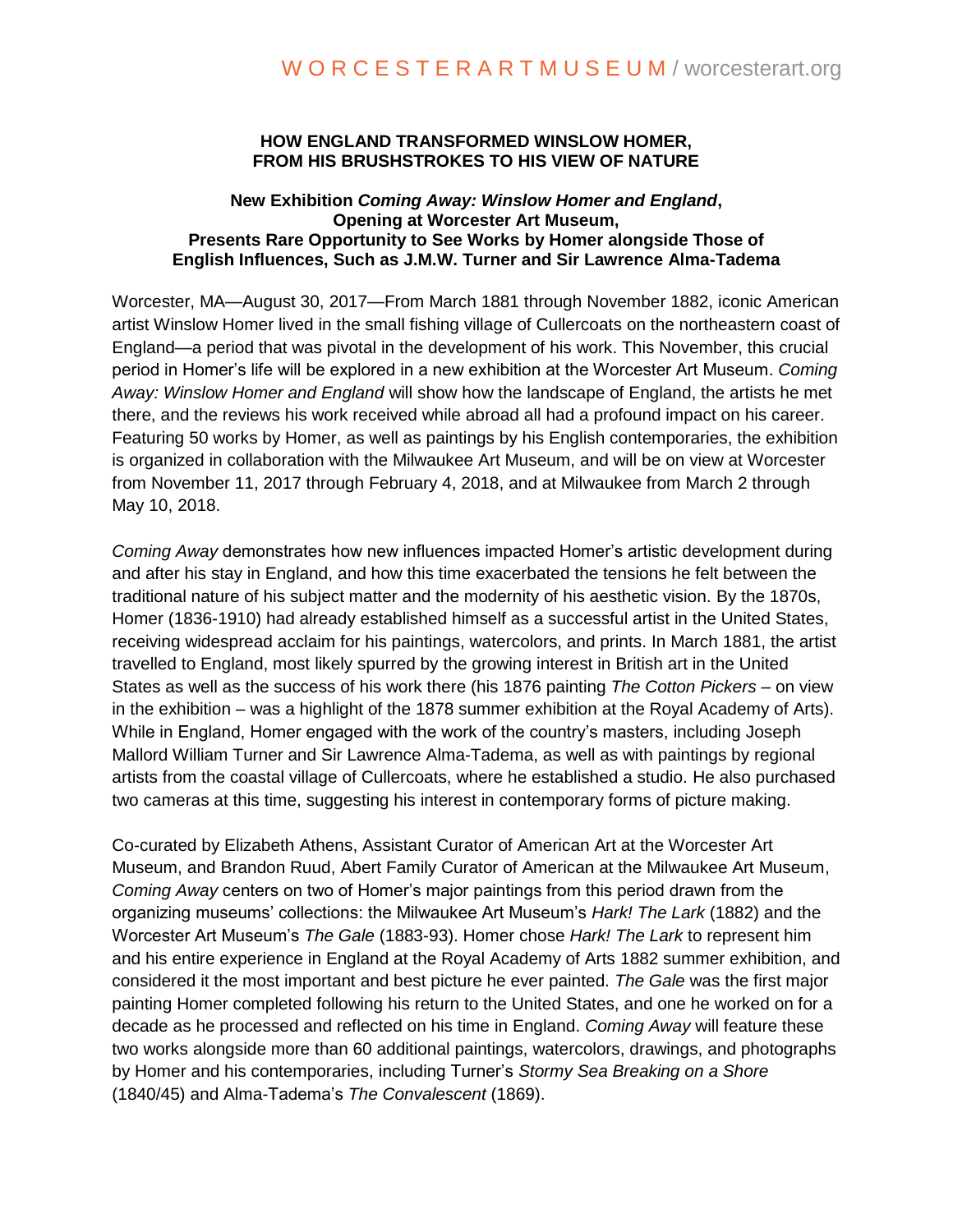"We are honored to be partnering with the Milwaukee Art Museum on this path-breaking exhibition and to be able to display these two foundational works by one of America's important artists side by side," said Jon L. Seydl, senior director of collections and programs at the Worcester Museum of Art. "*The Gale* is a very special painting in Worcester's collection – when the Museum acquired it in 1916, it set a record for the sale of an American painting and became a keystone in our world-renowned holdings of American art. We are thrilled to now be able to present these paintings alongside works from nearly fifty institutions and organizations to tell the story of Homer's seminal eighteen months in England."

While Homer's earlier works often used nature as a backdrop for the presentation of his subjects, his paintings during his time in England emphasize instead the dynamic struggle between humanity and the natural world. Homer's brushwork during this period also became more vigorous, in keeping with the power of the North Sea and the ruggedness of the people who lived and worked along its coast. While the core of the exhibition is dedicated to his artistic output in England, *Coming Away* will also include both earlier and later works which demonstrate the considerable and lasting influence of Homer's sojourn in England on his career.

As early as 1873, Homer began studying color theory and watercolor practice. Throughout the 1870s and especially during his stay in Cullercoats, Homer favored English paints and papers and often experimented with English techniques, such as blotting away color to reveal white paper underneath. *Coming Away* is a rare opportunity to see many of the artist's watercolors from this period exhibited together, presenting the progression of his watercolor technique over time. Notable watercolors in the exhibition include *Forebodings* (1880), *The Mussel Gatherers* (1881-82), and *English Coastal Scene* (1883).

The catalogue accompanying the exhibition is co-published by the Yale University Press, the Worcester Art Museum, and the Milwaukee Art Museum. It features new scholarship by cocurators Elizabeth Athens and Brandon Ruud, as well as by Martha Tedeschi, the Elizabeth and John Moors Cabot Director at the Harvard Art Museums, along with a complete illustrated checklist. The catalogue is made possible through support from the Wyeth Foundation for American Art and the Henry Luce Foundation.

The Worcester presentation of *Coming Away: Winslow Homer and England* is made possible through support from the Terra Foundation for American Art, the Lunder Foundation, and The Gladys Krieble Delmas Foundation. Additional funding is provided in part by The John and Ruth Adam, Jr., Exhibition Fund, The Heald Curatorial Fund, and The Michie Family Curatorial Fund.

### **Related Events**

# **Third Thursday Master Series Art Talk:**

On Thursday, November 16 at 6pm, Judith C. Walsh, Professor Emerita of Paper Conservation at Buffalo State College, will present an art talk about Winslow Homer's painting, *The Gale*,